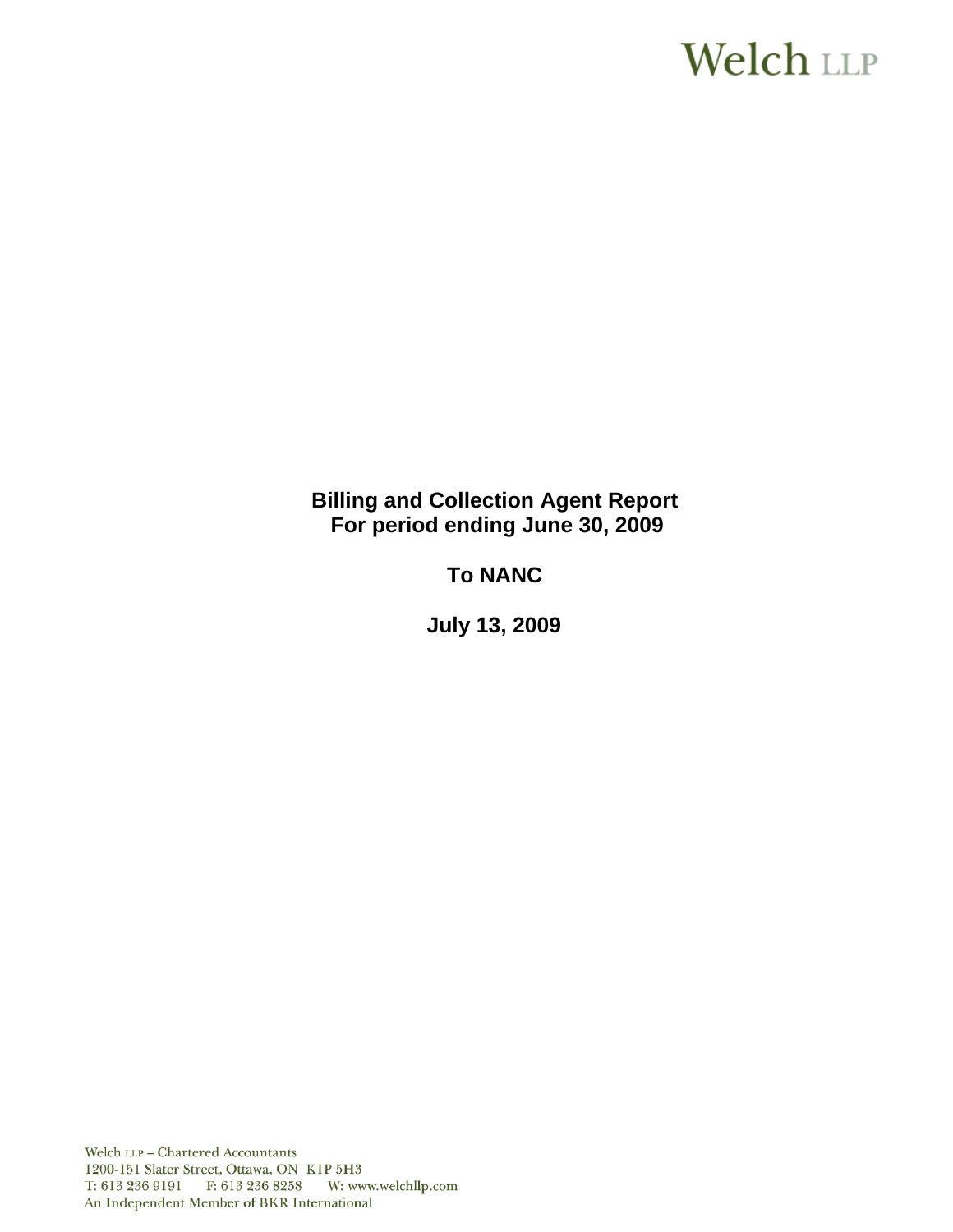## **NANPA FUND STATEMENT OF FINANCIAL POSITION JUNE 30, 2009**

| <b>Assets</b><br>Cash Balance in bank account<br>Dreyfus Government Cash Management Fund                                                                                                                                                          | \$<br>64.816<br>3,013,000   |
|---------------------------------------------------------------------------------------------------------------------------------------------------------------------------------------------------------------------------------------------------|-----------------------------|
| Receivable from US Carriers<br>1,544,698<br>Receivable from Canada<br>Receivable from Caribbean countries<br>15,774<br>Receivables forwarded to FCC for collection (Over 90 days)<br>240,745<br>Allowance for uncollectible accounts<br>(292,000) | 1,509,217                   |
| Interest receivable                                                                                                                                                                                                                               | 3                           |
| <b>Total assets</b>                                                                                                                                                                                                                               | 4,587,036                   |
| Less: Accrued liabilities (see below for makeup)<br>Deferred income billed in June for July 2009 to June 2010                                                                                                                                     | (395, 626)<br>(1, 398, 559) |
| <b>Fund balance</b>                                                                                                                                                                                                                               | \$<br>2,792,851             |
| <b>Makeup of Accrued Liabilities</b> (see following page for additional details)                                                                                                                                                                  |                             |
| <b>Welch LLP</b><br>19,900<br>NEUSTAR Pooling 1K Block Pooling Expenses<br>211.564<br><b>NEUSTAR Admin Expenses</b><br>121,300                                                                                                                    |                             |

Data Collection Agent - USAC 8,862 External Fund audit 34,000 \$ 395,626

**\*\*\*\*\*\*\*\*\*\*\*\*\*\*\*\*\*\*\*\*\*\*\*\*\*\*\*\*\*\*\*\*\*\*\*\*\*\*\*\*\*\*\*\*\*\*\*\*\*\*\*\*\*\*\*\*\*\*\*\*\*\*\*\*\*\*\*\*\*\*\*\*\*\*\*\*\***

#### **Other items of note**

During June 2009, the Dreyfus Government Cash Management Fund earned an average rate of return of 0.0008%.

The budget and contribution factor were posted as a Public Notice on June 2, 2009 by the FCC and deemed approved June 17, 2009.

In March 2009, the projected Fund balance at June 30, 2009 was \$2,775,177. The actual Fund balance at June 30, 2008 is \$2,792,851.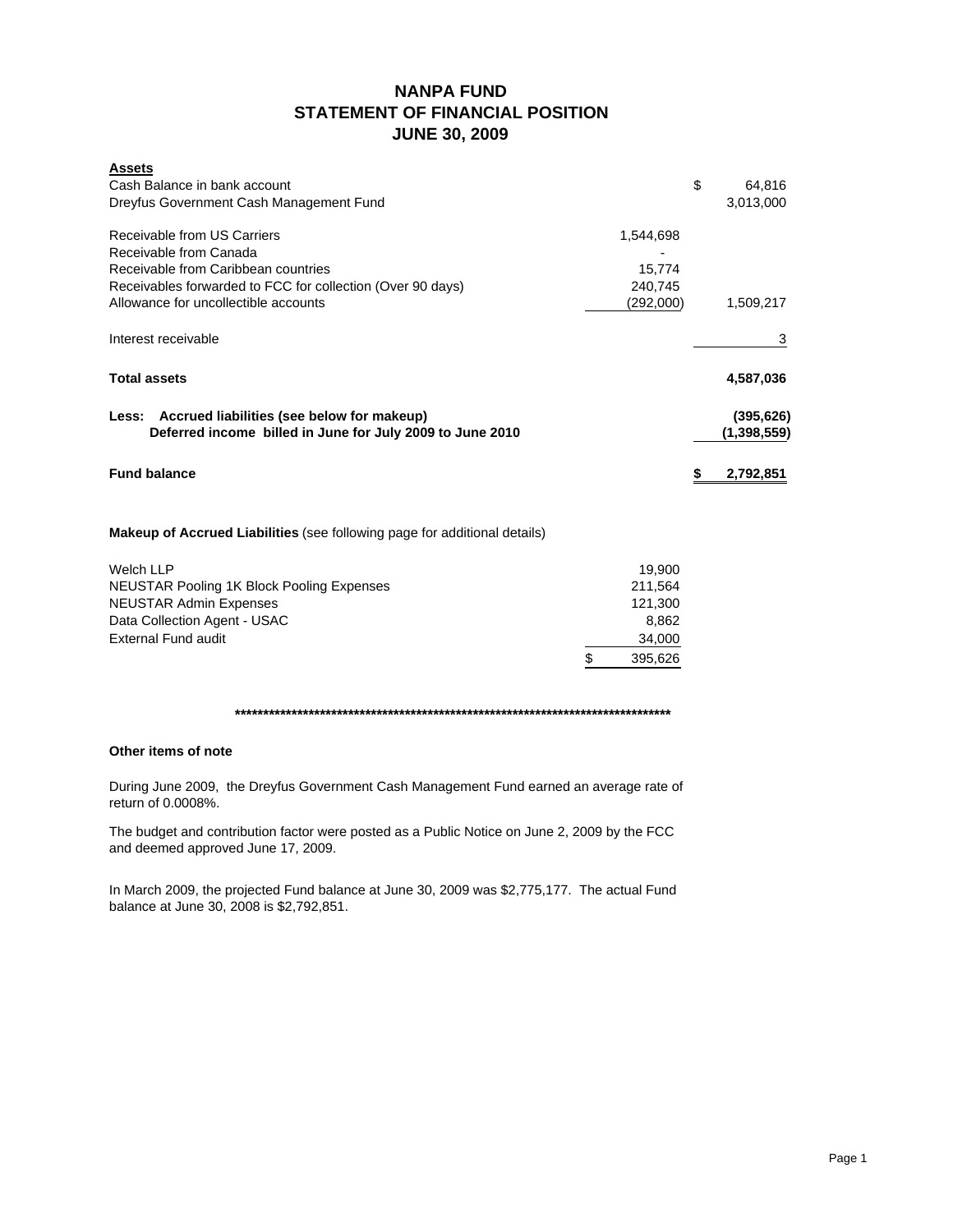#### **NANPA FUND FORECASTED STATEMENT OF CHANGES IN FUND BALANCE JULY 2008 TO JULY 2010**

|                                                                     |                | Actual                              |                                     |                                     |                                     |                                                                |                                   |                                   |                                   |                                   |                                   | <b>Estimated</b>                  |                                   |                                   |                                 |                                 |                               |                              |
|---------------------------------------------------------------------|----------------|-------------------------------------|-------------------------------------|-------------------------------------|-------------------------------------|----------------------------------------------------------------|-----------------------------------|-----------------------------------|-----------------------------------|-----------------------------------|-----------------------------------|-----------------------------------|-----------------------------------|-----------------------------------|---------------------------------|---------------------------------|-------------------------------|------------------------------|
|                                                                     |                | July 2008 - May 2009                | <b>Jun-09</b>                       | Total                               | <b>Budget</b>                       | Variance between actual<br>balance at June 30/08 and<br>budget | <b>Jul-09</b>                     | Aug-09                            | Sep-09                            | Oct-09                            | Nov-09                            | Dec-09                            | <b>Jan-10</b>                     | Feb-10                            | Mar-10                          | Apr-10                          | May-10                        | <b>Jun-10</b>                |
| Revenue<br><b>International Contributions</b>                       |                |                                     |                                     |                                     |                                     |                                                                |                                   |                                   |                                   |                                   |                                   |                                   |                                   |                                   |                                 |                                 |                               |                              |
| Canada<br>Caribbean countries                                       | $\binom{1}{1}$ | 51,597<br>13,589                    | $\sim$                              | 68,795<br>13,589                    | 68,795<br>13,589                    |                                                                | 5,912<br>14,467                   | 5,912                             | 5,912<br>$\sim$                   | 5,912                             | 5,912<br>$\sim$                   | 5,912                             | 5,912<br>$\sim$                   | 5,912                             | 5,912                           | 5,912                           | 5,912<br>$\sim$ $-$           | $\sim$                       |
| <b>Total International Contributions</b>                            |                | 65,186                              | $\sim$                              | 82,384                              | 82,384                              |                                                                | 20,379                            | 5,912                             | 5,912                             | 5,912                             | 5,912                             | 5,912                             | 5,912                             | 5,912                             | 5,912                           | 5,912                           | 5,912                         | $\sim$                       |
| Domestic Contributions - US carriers                                | (1)            | 3,489,572                           | 476)                                | 4,000,057                           | 3,895,083                           | 104,974                                                        | 1,476,776                         | 113,064                           | 113,064                           | 113,064                           | 113,064                           | 113,064                           | 113,064                           | 113,064                           | 113,064                         | 113,064                         | 113,064                       |                              |
| Late filing fees for Form 499A                                      | (2)            | 8,600)                              | 134,100                             | 123,600                             | 115,000                             | 8,600                                                          |                                   |                                   | $\sim$                            | $\sim$                            | $\sim$                            |                                   |                                   |                                   |                                 |                                 | $\sim$                        | 115,000                      |
| Interest income                                                     | (3)            | 34,529                              | 10                                  | 34,862                              | 180,000                             | 145,138)                                                       | 166                               | 166                               | 166                               | 166                               | 167                               | 167                               | 167                               | 167                               | 167                             | 167                             | 167                           | 167                          |
| <b>Total revenue</b>                                                |                | 3,580,687                           | 133,634                             | 4,240,903                           | 4,272,467                           | 31,564)                                                        | 1,497,321                         | 119,142                           | 119,142                           | 119,142                           | 119,143                           | 119.143                           | 119,143                           | 119,143                           | 119,143                         | 119,143                         | 119,143                       | 115,167                      |
| <b>Expenses</b>                                                     |                |                                     |                                     |                                     |                                     |                                                                |                                   |                                   |                                   |                                   |                                   |                                   |                                   |                                   |                                 |                                 |                               |                              |
| NANPA Administration                                                | (4), (8)       | 1,164,067                           | 124,629                             | 1,658,641                           | 1,408,661                           | 249,980                                                        | 122,967                           | 122,967                           | 122,967                           | 122,967                           | 122,967                           | 122,967                           | 122,967                           | 122,967                           | 122,967                         | 122,967                         | 122,967                       | 122,967                      |
| 1K Block Pooling Administration                                     | (4), (7)       | 1,548,763                           | 211,564                             | 2,340,778                           | 2,272,483                           | 68,295                                                         | 234,194                           | 188,936                           | 188,498                           | 188,498                           | 188,498                           | 188,498                           | 188,498                           | 188,498                           | 188,498                         | 188,498                         | 188,498                       | 188,498                      |
| pANI                                                                | (9)            | $\sim$                              |                                     |                                     | 100,000                             | 100,000                                                        | 16,666                            | 16,666                            | 16,666                            | 16,666                            | 16,666                            | 16,666                            | 16,666                            | 16,666                            | 16,666                          | 16,666                          | 16,666                        | 16,666                       |
| <b>Billing and Collection</b><br>Welch LLP<br>Data Collection Agent | (4)<br>(5)     | 159,200<br>30,251                   | 19,900<br>4,362                     | 238,800<br>48,062                   | 238,800<br>54,000                   | <b>Section</b><br>5,938                                        | 19,900<br>4,450                   | 19,900<br>4,450                   | 19,900<br>4,450                   | 19,900<br>4,450                   | 19,900<br>4,450                   | 19,900<br>4,450                   | 19,900<br>4,450                   | 19,900<br>4,450                   | 19,900<br>4,450                 | 19,900<br>4,450                 | 19,900<br>4,450               | 19,900<br>4,450              |
| Annual Operations Audit                                             | (6)            | 2,500                               | 34,000                              | 36,500                              | 30,000                              | 6,500                                                          |                                   |                                   | $\sim$                            | $\overline{\phantom{a}}$          |                                   |                                   |                                   |                                   |                                 |                                 |                               | 34,000                       |
| <b>Carrier Audits</b>                                               | (10)           | $\sim$                              | $\overline{\phantom{a}}$            |                                     | 700,000                             | 700,000)                                                       |                                   |                                   |                                   |                                   |                                   |                                   |                                   | 700,000                           |                                 |                                 |                               |                              |
| Bad debt expense (recovery)                                         | (11)           | 2,352)                              | 33,337                              | 12,392                              | <b>College</b>                      | 12,392                                                         |                                   |                                   |                                   |                                   |                                   |                                   |                                   |                                   | $\sim$                          | $\sim$                          |                               |                              |
| <b>Total expenses</b>                                               |                | 2,902,429                           | 427,792                             | 4,335,173                           | 4,803,944                           | (468, 771)                                                     | 398,177                           | 352,919                           | 352,481                           | 352,481                           | 352,481                           | 352,481                           | 352,481                           | 1,052,481                         | 352,481                         | 352,481                         | 352,481                       | 386,481                      |
| Net revenue (expenses)                                              |                | 678,258                             | 294,158)                            | $94,270$ ) (                        | 531,477)                            | 437,207                                                        | 1,099,144                         | 233,777) (                        | 233,339)                          | 233,339)                          | 233,338)                          | 233.338)                          | 233.338)                          | 933.338)                          | 233,338)                        | 233,338)                        | 233,338) (                    | 271,314)                     |
| Opening fund balance                                                |                | 2,887,121                           | 3,087,009                           | 2,887,121                           | 2,730,440                           | 156,681                                                        | 2,792,851                         | 3,891,995                         | 3,658,218                         | 3,424,879                         | 3,191,540                         | 2,958,202                         | 2,724,864                         | 2.491.526                         | 1.558.188                       | 1.324.850                       | 1,091,512                     | 858,174                      |
| <b>Closing fund balance</b>                                         |                | 3,565,379                           | 2,792,851                           | 2,792,851                           | 2,198,963                           | 593.888                                                        | 3.891.995                         | 3.658.218                         | 3.424.879                         | 3,191,540                         | 2,958,202                         | 2.724.864                         | 2,491,526                         | 1,558,188                         | 1,324,850                       | 1.091.512                       | 858,174                       | 586,860                      |
| Fund balance makeup:<br>Contingency<br>Surplus                      |                | 1,000,000<br>2,565,379<br>3.565.379 | 1,000,000<br>1,792,851<br>2,792,851 | 1,000,000<br>1,792,851<br>2,792,851 | 1,000,000<br>1,198,963<br>2,198,963 |                                                                | 500,000<br>3,391,995<br>3,891,995 | 500,000<br>3,158,218<br>3,658,218 | 500,000<br>2,924,879<br>3,424,879 | 500,000<br>2.691.540<br>3,191,540 | 500,000<br>2,458,202<br>2,958,202 | 500,000<br>2,224,864<br>2,724,864 | 500,000<br>1,991,526<br>2,491,526 | 500,000<br>1,058,188<br>1,558,188 | 500,000<br>824,850<br>1,324,850 | 500,001<br>591,511<br>1,091,512 | 500,002<br>358,172<br>858,174 | 500,003<br>86,857<br>586,860 |

#### **Assumptions:**

**(1)** The US carrier contributions for the period from July 2008 to June 2009 and the International carrier revenue is

based upon actual billings The contributions for July 2009 - June 2010 are based on the actual billings.

**(2)** These fees represent the \$100 late filing fee charged to those companies that do not file the Form 499A by the due date.

(3) Interest income projections are estimates<br>(4) The expenses for the NANPA Administration, 1K Block Pooling and Welch LLP are based on contracts in force. NANPA Administration contract expired June 2008. **Dudgeted fund b** extend exercised by the FCC. The expense for the January 2009 to May 2010 is based on the option to extend.

**(5)** The expense for the Data Collection Agent is based on estimate of costs by USAC for the 2008 calendar year.

**(6)** The contract for the annual operations audit has been awarded to Ernst & Young. The cost will be \$34,000.

(7) The July forecasted amount includes the forecasted monthly billing of \$189,375 plus change orders 5&7 in the amount of \$44,821

**(8)** The July forecasted amount includes the forecasted monthly billing of \$122,967

**(9)** Interim p-ANNI administration is now covered under the new Pooling contract. \$200,000 has been allowed for the cost of permanent pANI in 2009/10. No change order has been issued.

(10) The budget allowed \$700,000 for 16 carrier audits. The FCC is revising the procurement procedure and are not conducting any audits until this is in place.

(11) The allowance covers all accounts considered potentially uncollectible at June 30, 2009. This will be covered by the contingency allowance.

#### **Reconciliation of Actual at June 30, 2009 to Budget**

| Daugeted fand balance at oune ouros - contingency                                   | 1,000,000  |
|-------------------------------------------------------------------------------------|------------|
|                                                                                     |            |
|                                                                                     |            |
| Unexpended surplus carried forward - as per budget                                  | 1,198,963  |
| Increase in fund balance between budget period (February 2008) and June 2008        | 156,681    |
| Additional billings in July 2008 - June 2009                                        | 104.974    |
| Late filing fees (reversal) for Form 499A - 2008                                    | 8,600      |
| Reduced interest earned to date compared to budget                                  | (145, 138) |
|                                                                                     |            |
| NANP - change orders and contract extension fixed monthly amount                    | (181, 607) |
| NANP Admin change order #15 originally included in 2007/08 surplus but not expended | (68, 373)  |
| Data Collection fees - Adjustment to actual from budget                             | 5,938      |
| Bad debts (recovery) not budgeted for                                               | (12, 392)  |
| Annual Operations Audit                                                             | (6,500)    |
| Unexpended budget for carrier audits not performed in 2008/09 budget year           | 700,000    |
| Cost of permanent pANI not expended                                                 | 100,000    |
| Pooling change orders                                                               | (68, 295)  |
| Fund balance at June 30/09                                                          | 2.792.851  |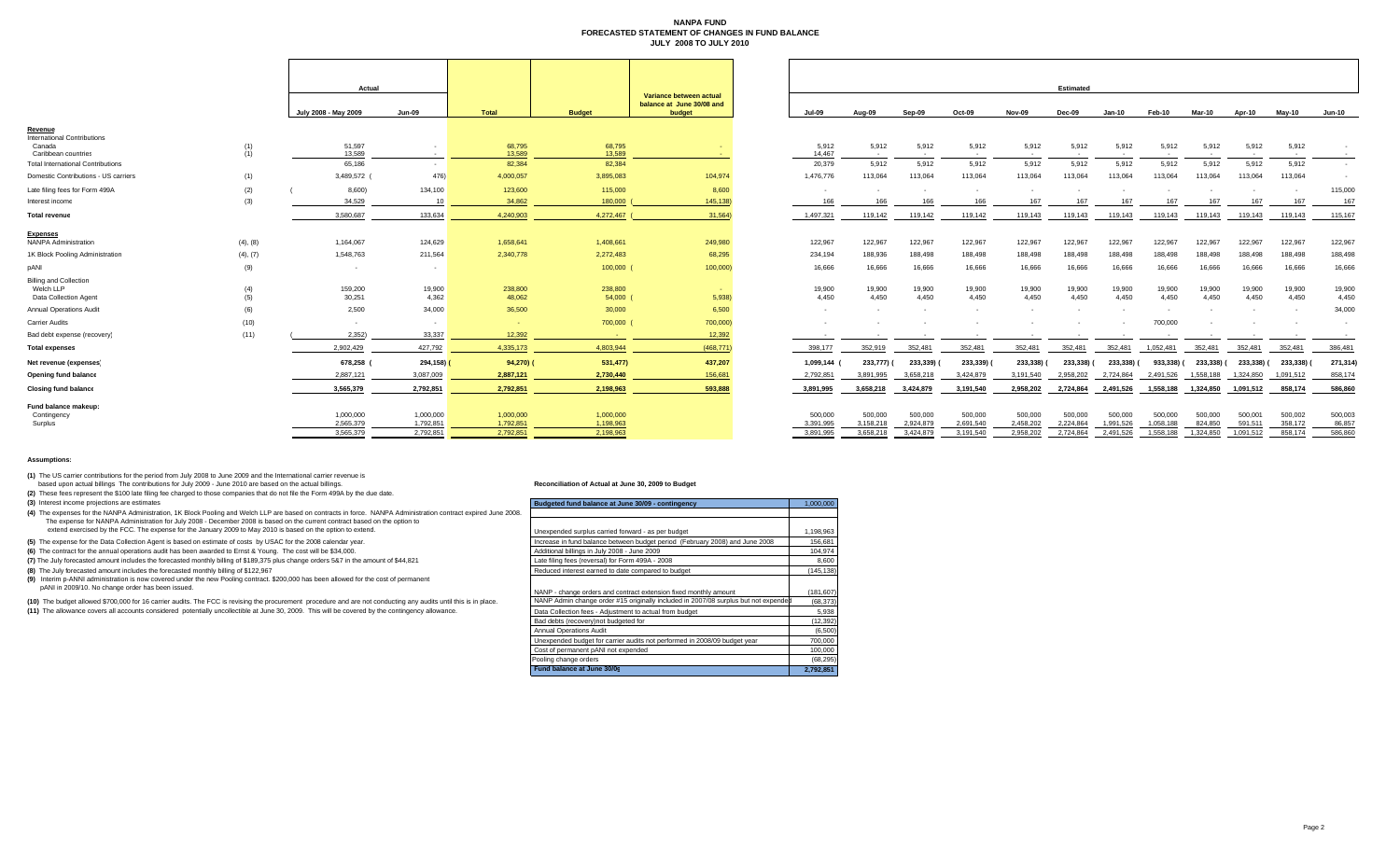#### **NANPA FUNDCURRENT AND FORECASTED LIABILITIES**

|                                                                                                                                   |                                | Current<br>Jun-09       | <u>Jul-09</u> | Aug-09  | Sep-09  | Oct-09  | Nov-09  | $Dec-09$ | Jan-10  |
|-----------------------------------------------------------------------------------------------------------------------------------|--------------------------------|-------------------------|---------------|---------|---------|---------|---------|----------|---------|
| <b>NEUSTAR - NANPA Administration contract</b>                                                                                    |                                | 121,300                 | 122,967       | 122,967 | 122,967 | 122,967 | 122,967 | 122,967  | 122,967 |
| - Payment authorized by the FCC on May 5/09, received by Welch May 28/09<br>April 2009                                            | 123,678                        |                         |               |         |         |         |         |          |         |
| - Payment authorized by the FCC on June 5/09, received by Welch June 23/09<br>May 2009<br>Change Order #17                        | 123,647<br>3,329               |                         |               |         |         |         |         |          |         |
| - Authorization by the FCC has not been received for payment<br><b>June 2009</b>                                                  | 121,300<br>\$                  |                         |               |         |         |         |         |          |         |
| <b>NEUSTAR - Block Pooling contract</b><br>- Payment authorized by the FCC on May 5/09, received by Welch May 28/09<br>April 2009 | 189,374                        | 211,564                 | 188,936       | 188,498 | 188,498 | 188,498 | 188,498 | 188,498  | 188,498 |
| - Payment authorized by the FCC on June 5/09, received by Welch June 23/09<br>May 2009                                            | 189,373                        |                         |               |         |         |         |         |          |         |
| - Authorization by the FCC has not been received for payment<br>June 2009<br>Change Order #6<br>Change Order #8                   | 189,374<br>s.<br>211,564<br>\$ | 17,517<br>4,673         |               |         |         |         |         |          |         |
| Welch LLP - Billing & Collection Agent                                                                                            |                                | 19,900                  | 19,900        | 19,900  | 19,900  | 19,900  | 19,900  | 19,900   | 19,900  |
| - Payment authorized by the FCC on May 5/09, received by Welch May 28/09                                                          |                                |                         |               |         |         |         |         |          |         |
| April 2009                                                                                                                        | 18,655                         |                         |               |         |         |         |         |          |         |
| - Payment authorized by the FCC on June 5/09, received by Welch June 23/09<br>May 2009                                            | 18,671                         |                         |               |         |         |         |         |          |         |
| - Authorization by the FCC has not been received for payment<br>June 2009                                                         | \$<br>19,900                   |                         |               |         |         |         |         |          |         |
| <b>USAC - Data Collection Agent</b>                                                                                               |                                | 8,862                   | 4,450         | 4.450   | 4,450   | 4.450   | 4,450   | 4,450    | 4,450   |
| - Payment authorized by the FCC on May 5/09, received by Welch May 28/09<br>March 2009                                            | 4,248                          |                         |               |         |         |         |         |          |         |
| - Payment authorized by the FCC on June 5/09, received by Welch June 23/09                                                        |                                |                         |               |         |         |         |         |          |         |
| April 2009                                                                                                                        | 4,164                          |                         |               |         |         |         |         |          |         |
| - Authorization by the FCC has not been received for payment<br>May 2009<br>June 2009 (estimate)                                  | \$.                            | 4,362<br>4,500<br>8,862 |               |         |         |         |         |          |         |
| <b>Carrier audits</b>                                                                                                             |                                |                         |               |         |         |         |         |          |         |
| Ernst & Young LLP- Annual operations audit                                                                                        |                                | 34,000                  |               |         |         |         |         |          |         |
| <b>NEUSTAR - pANI administration</b>                                                                                              | \$                             |                         | 16,666        | 16,666  | 16,666  | 16,666  | 16,666  | 16,666   | 16,666  |
| Total                                                                                                                             |                                | 395,626                 | 352,919       | 352,481 | 352,481 | 352,481 | 352,481 | 352,481  | 352,481 |